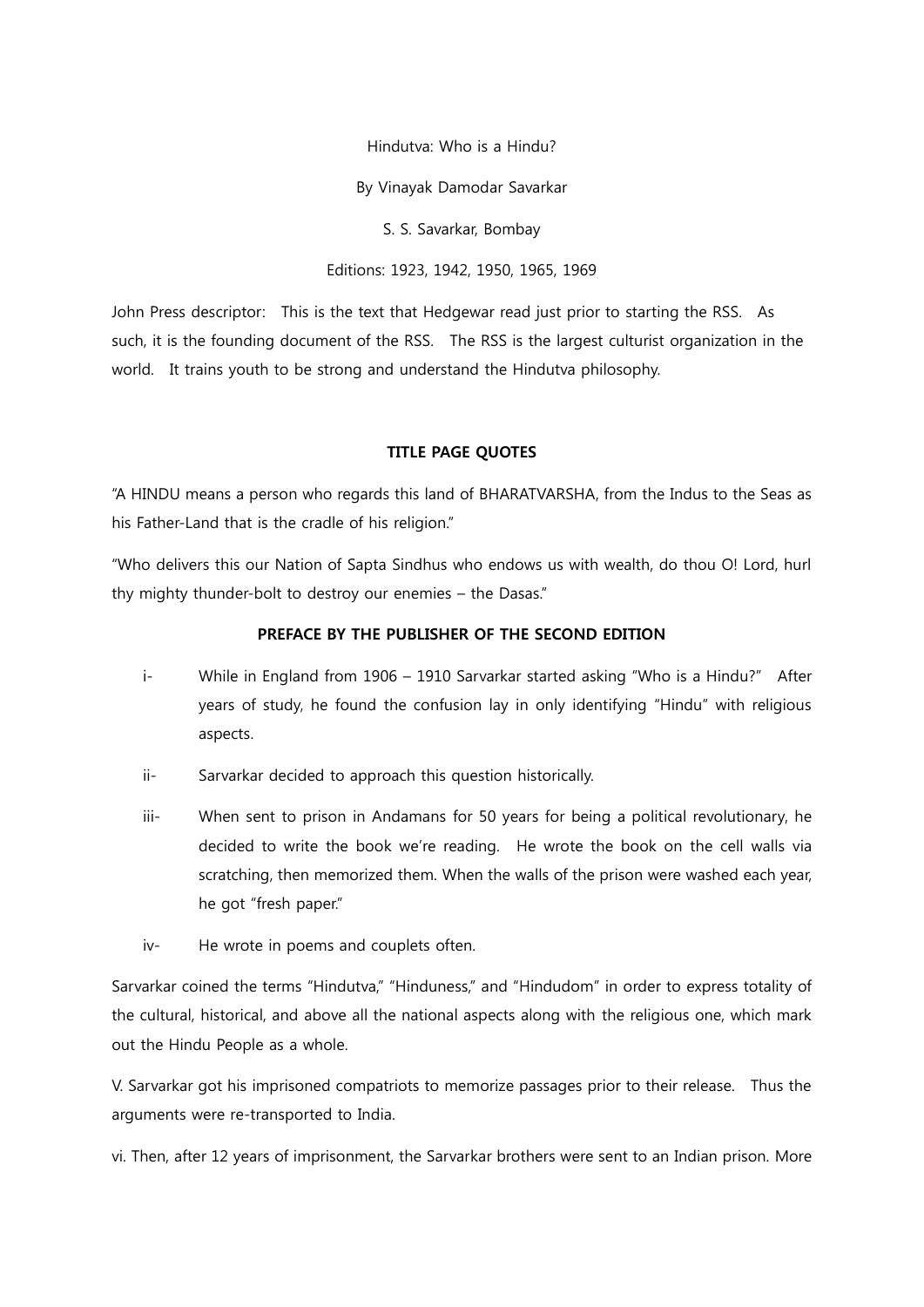esteemed prisoners got him pen and paper. He immediately wrote this work and had it snuck out of the prison. In 1923, while Sarvarkar was still in prison, the first version came out under the nonde-plume "A Maratha."

Vii Lala Lajpatrai liked it and it awakened an India that had started to doubt it was a nation at all. And later the Hindu Mahasabha took it as its official definition of Hindutva.

## INTRODUCTION

#### By G. M. Joshi, 1966

x. All the predictions in this book have come true. Savarkar knew there was a thread that united all the various Hindu castes and sects. He hit upon the historical basis.

Xi. He found the word Hindu is as old as the Rigveda itself. Hindutva is to fit in with modern political theory. Savarkar quote says Hindus are tied together by blood. But, notes the idea of races is provisional at best.

xii. Nature tries to throw off this "race" concept all the time, sexual attraction is more powerful than the prophets. .

Savarkar also knew that this book had to instill love of the fatherland and holyland. When a person is torn between these two their actions are unpredictable.

When Savarkar was freed from prisons in 1937 all Hindus rallied around him under the Pan-Hindu flag.

xiii. When the Atlantic charter was signed, Savarkar sent a cable to FDR insisting the principles apply to India. This led to support in America and its newspapers.

When it was clear that India would be partitioned (as the Muslim League demanded), Savarkar in retaliation led the movement to have Pakistan partitioned. This got Mountbatten to force Jinnah to part with the what is now western Bangal and easter Punjab.

Signed, G. M. Joshi, Bombay, May 28<sup>th</sup>, 1966 (Savarkar's birthday)

## ESSENTIALS OF HINDUTVA

## What is in a name?

Pg. 1. Brilliantly, Savarkar opens with the "Fair maid of Verona" asking, "What's in a name?" This brings in the western reader and lets them know the author is erudite.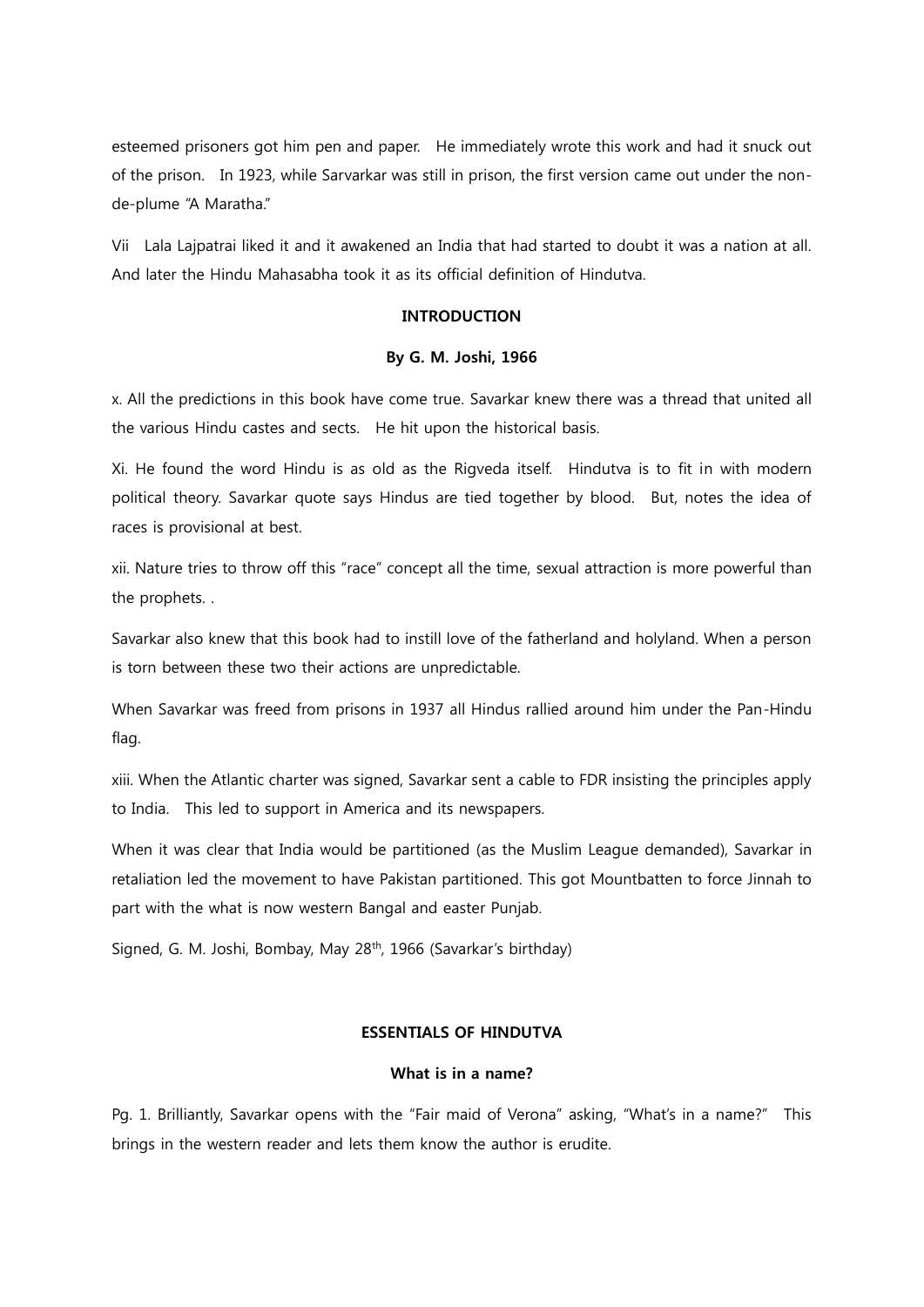Initially names are arbitrary, but "as the association of the word with the thing it signifies grows stronger" so does the connection. Ultimately the word and idea seem completely wed. Eventually sentiments get mystically entwined with the word.

2 - Such names, "though they be 'nor hand, nor foot, nor any other part belonging to a man,' are not all that, precisely because they are the very soul of man."

If you entitle a Madonna painting Fatima, people don't mind it. If you call it Mary, they bow in reverence.

3. Ask a Muslim "to call himself a Jew, and you would soon find that the 'open sesame' was not the only word of its type." [Brilliant]

## Hindutva is different from Hinduism

3 – The word Hindutva's associations are "so varied and rich, so powerful and so subtle, so elusive and yet so vivid that the term Hindutva defies all attempts at analysis."

"Hindutva is not a word but a history." Not just religion, as with "Hinduism," but history in full.

Failure to distinguish between these two terms has given rise to much misunderstanding and mutual suspicion between some of those sister communities that have inherited this inestimable and common treasure of our Hindu civilization."

4. "ism"s represent dogmas or creeds. Hindutva does not. We are not attempting a definition of the more limited term Hinduism (which has dogma and creed). But we must understand Hindu to understand Hindutva.

## What is a Hindu?

4. We don't know exactly when the first intrepid Aryans made it to the Sindhu, the Indus River, but it was before the Egyptians and Babylonians.

5. By the time the Aryans got to Indus, they had developed a sense of nationality and given it a name, "Sapta Sindus." The Rigveda records this as applying to all of Vedic India.

6. SIndu is a variation on Indus River and the S and H being interchanged in Sanskrit, Sindu indicates Hindu.

7. Other nations also recognized the Hindus. The Persians designated Vedic Aryans as Hindus.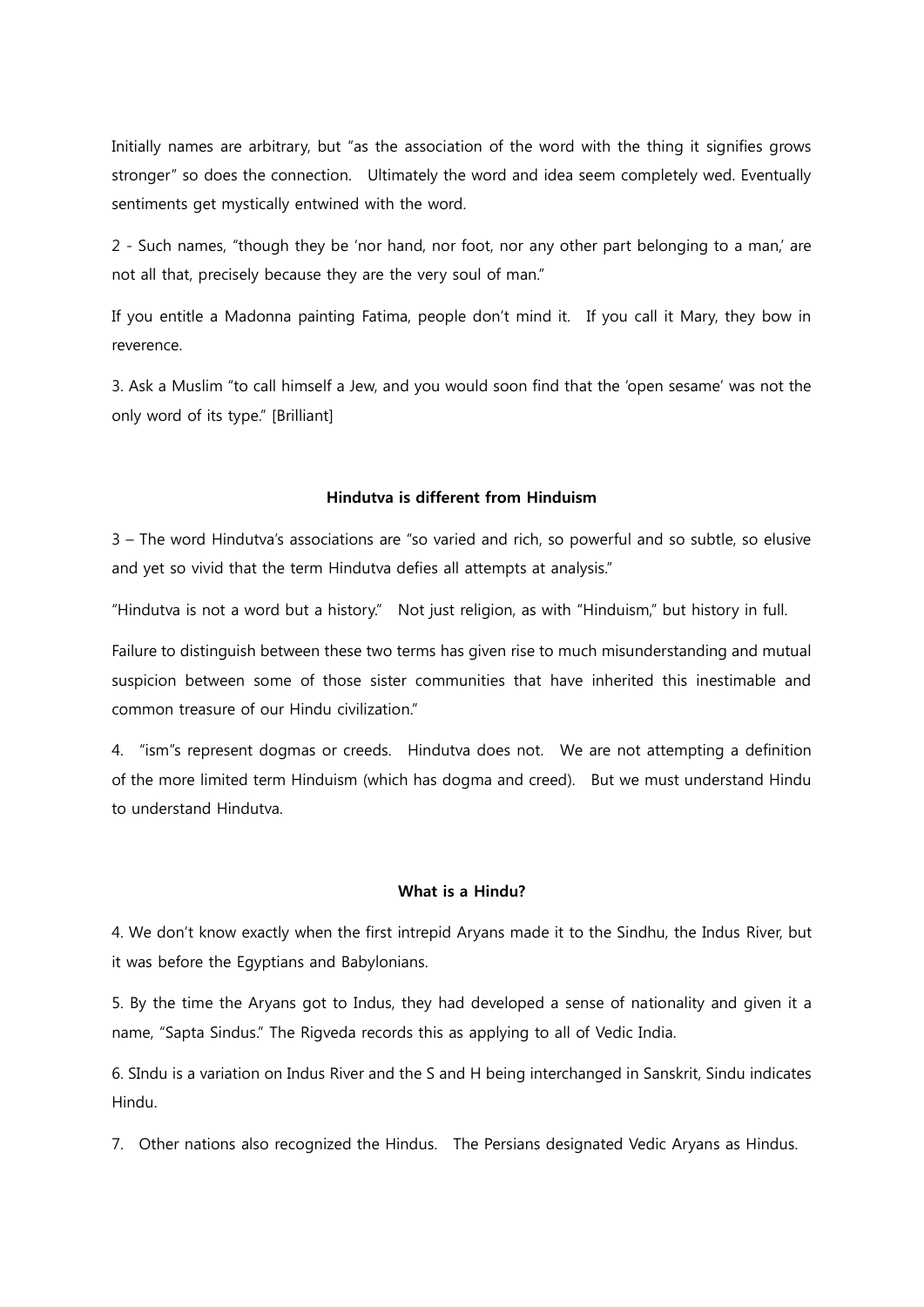8. Local tribes, who contacted Persians, must have also known the Aryans as Hindus.

Vedic Sanskrit began to give birth to the Indian Prakrits.

#### Name older still

8. We have been working on recorded facts, but let's now skip into conjecture. Is Hindu, Sindu, etc in the Aryan tongue?

9. When arriving we often ask locals what a place is called. So the Aryans may have learned it from people even preceding them. It may be that the name is like New England, a reference to the past, but we have record of Aryan contact with many tribes they befriended and whose words they incorporated. (Alasada for Alexandria, Suluva for Selucus, for example. So this term Hindu goes back to the beginning of mythology even.

#### Hindu, a nation

10. The Hindus spread "led by the consciousness of a great mission and their Sacrificial Fire that was the symbol thereof."

11. Cities arose and kingdoms thrived. But due to the Aryan's individualistic tendencies, their polities were loosely centralized. As their reach increased they brought other highly developed folks into their orbit. Keeping distant from locals, [in some process I don't totally get], new names such as Kurus, Kashis, and Magadhas emerged while the old generic term of Sindhus or Hindus was almost forgotten.

Not that the conception of national and cultural unity vanished, it just took other names.

This growth peaked when "the valorous Prince of Ayodhya made a triumphant entry in Ceylon and actually brought the whole land from the Himalayas to the Seas under one sovereign sway."

12. Then the "great white Umbrella of Sovereignty was unfurled over that Imperial throne of Ramchandra." All swore loving allegiance, "not only by the Princes of Aryan blood but Hanuman. . . that day was the real birth-day of our Hindu people. It was truly our national day: for Aryans and Anaryans knitting themselves into a people were born as a nation."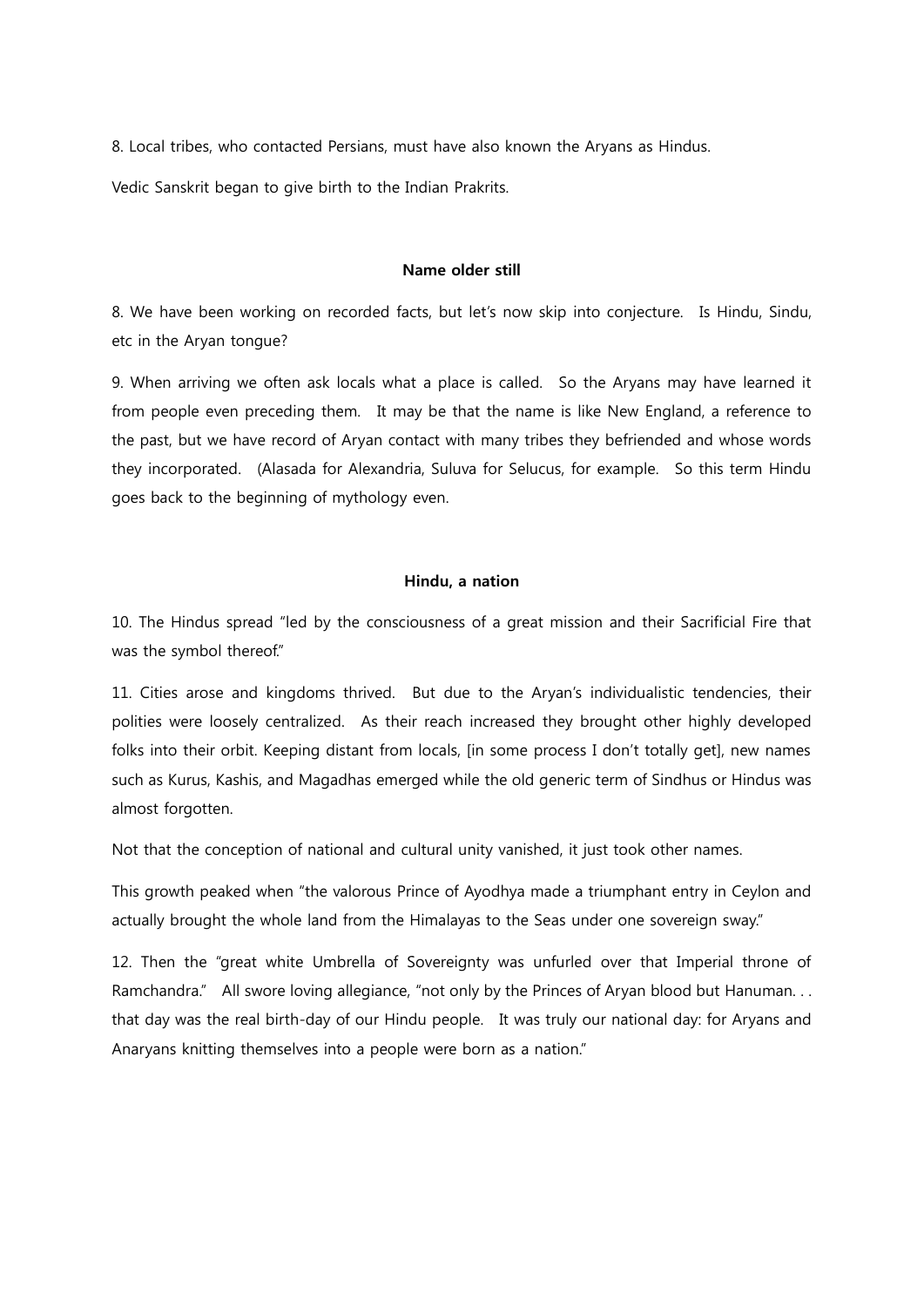## Other names

13 A suitable alternative name was found to indicate the Indian Nation "when the House of Bharat came to exercise its sway over the entire world." We won't debate whether he was Vedic or a Jain or the exact dates of his rule. But, the subordinate groups took up the term "Bharatkhanda" which indicated all from the Himalayas to the sea – a "common cultural empire." The Vishu Puran calls it the land "named Bharata inhabited by the descendants of are Bharata."

#### How names are given

14 – The name did not totally suppress the name Hindu or Sindu or remove attachment to the river – "The Sindu at whose breast our Patriarchs and people had drunk the milk of life." The language still being "Sindhi."

Though Bharatakhand almost overshadowed Hindu, it did not.

15. The Jews and Greeks continued to call us Sindhus or Hindus. Even a Chinese scholar did so. As such, in reverence the land is now called Hindusthan and the people Hindus.

But names are for others, more than ourselves. As wars and contact with the world happened, the word Hindu explipsed "Bharatakhanda."

#### International life

16 – Though Hindusthan was by no means cut off from the world when Buddhism entered, this entry shows an international character.

17 – At this time, Hindusthan had filled up its land. And, India had become the heart and soul of almost the whole then known world. The outsiders who poured in to learn and trade came to call us Hindus too.

Buddhism helped the name to grow in prominence throughout the world and made us more conscious of ourselves as Hindus.

## Fall of Buddhism

18. "Can it be that philosophical differences alone could have made our nation turn against Buddhism?" "Can it be the inanitation and demoralization of the Buddhistic Church itself?" Note wholly.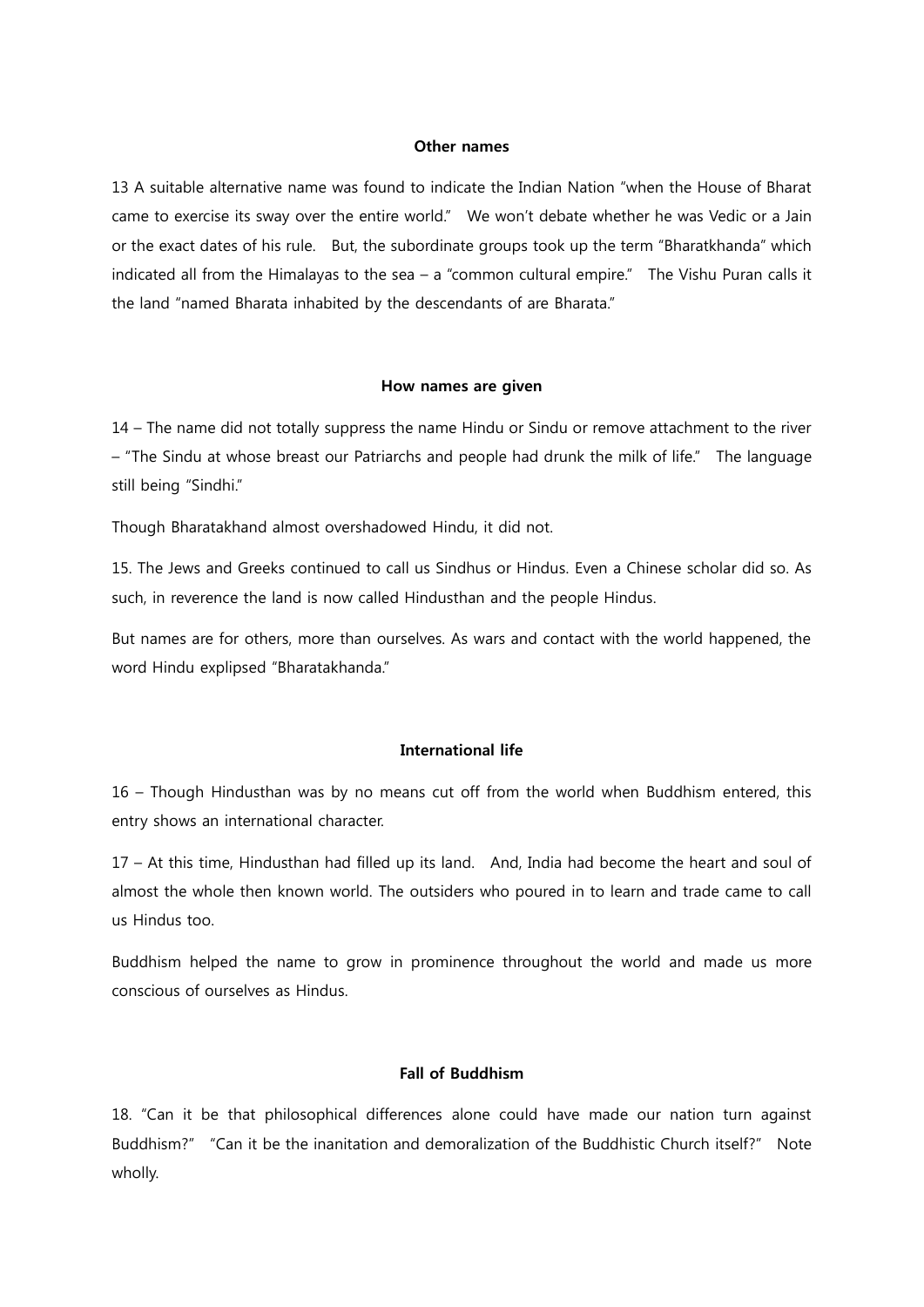Such shortcomings "would not have attracted such fierce attention and proved fatal to Buddhistic power in India had not the political consequences of the Buddhistic expansion been so disastrous to the national virility and even the national existence of our race."

19. The Buddhist faith made people too passive and thus facilitated the Huns taking over India. Hindus "could not drink with equanimity this cup of bitterness and political servitude at the hands of those whose barbarous violence could still be soothed by the mealy-mouthed formulas of Ahimsa and spiritual brotherhood."

20. He does not mean to rebuke Buddhism, "We yield to none in our love, admiration and respect for the Buddha – the Dharma – the Sangha. They are all ours. Their glories are ours and ours their failures." But, even holier things preceded the Buddhists, Hindu statesmen that allowed Buddhism to become what it became.

"So, we do not think that the political virility or the manly nobility of our race began and ended with the Mauryas alone – or was a consequence of their embracing Buddhism."

21. But Hindus could not be other worldly while dominated by Huns whose whole creed could be summed in two words, "Fire and Sword." And Buddhism had no "logic and no argument" that could counter the Fire and Sword doctrine.

"So the leaders of thought and action of our race had to rekindle their Sacrificial Fire to oppose the sacrilegious one and to re-open the Vedic fields for steel, to get it sharpened on the altar of Kali."

22. The Hindus drove the invaders back to Tartary and Mongolia. "Back to the Vedas!' The national cry grew louder and louder, more and more imperative, because this was essentially a political necessity."

#### Buddhism – A universal religion

22. Grand though its achievements were, Buddhism "could not eradicate the seeds of animal passions nor of political ambitions nor of individual aggrandizement."

23. India did try to incorporate and live up to Buddhist precepts to the best of its ability, "Nobly did she try to kill killing by getting killed – and at last foud out that palm leaves at times are too fragile for steel!"

"The leaders of thought and action grew sick of repeating the mumbos and jumbos of universal brotherhood."

24 – "Moreover everything that is common in us with our enemies, weakens our power of opposing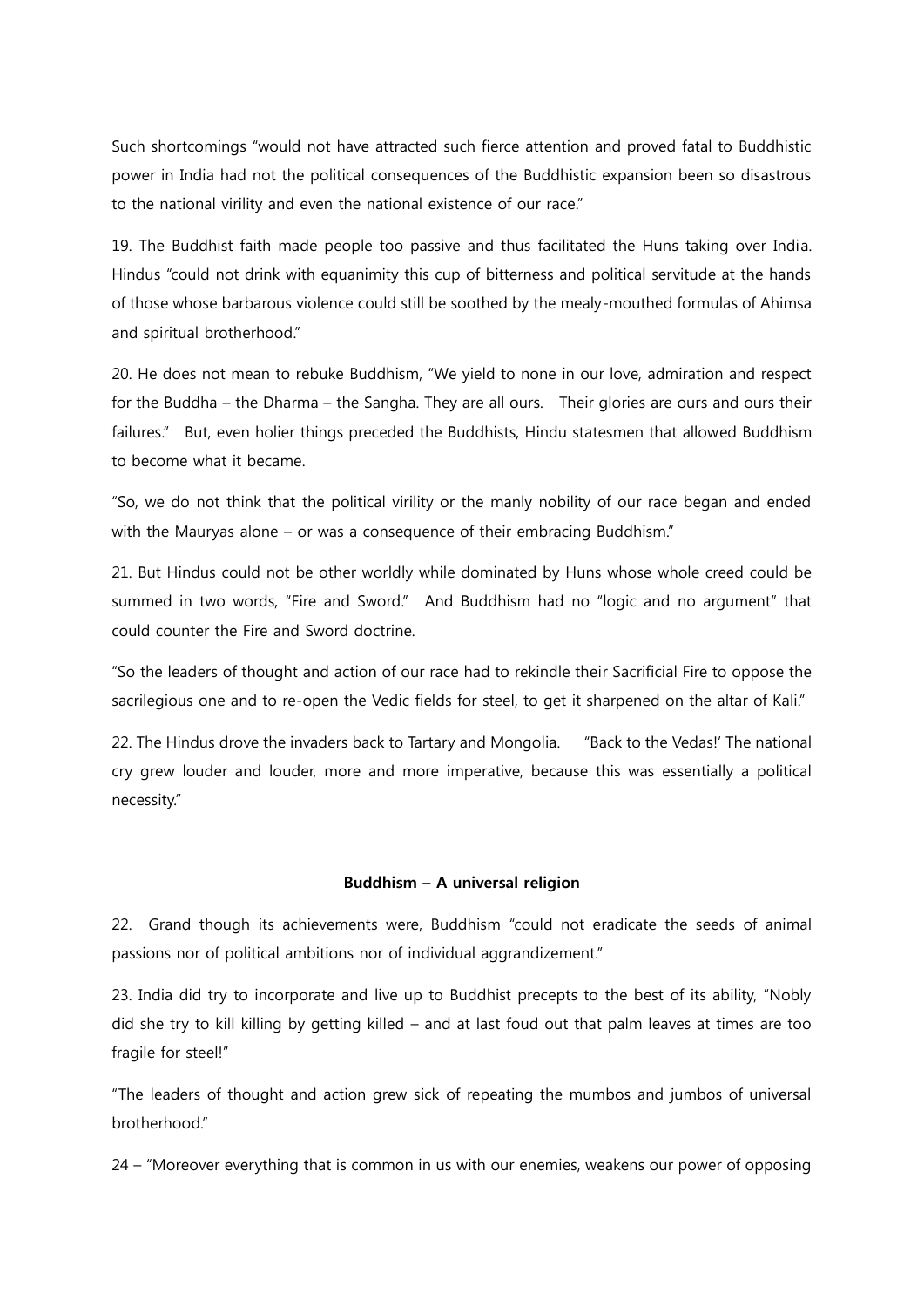them. The foe that has nothing in common with us is the foe likely to be most bitterly resisted by us."

#### Then came reaction!

25. The attempt to re-establish Buddhist power in India, made the nation take an even more threatening attitude. We were aware of people in our ranks who sympathized with the enemy.

26. Buddhist armies, stationed in China readied for attack. The Buddhists lost. And "They had to formally renounce all ulterior national aims against India and give a pledge that they would never again enter India with any political end in view." The Buddhist all took this oath.

#### Institutions in favour of Nationality

27. As a part of this retrenching in the face of the Buddhist face institutions were revived: The system of four varnas grew in popularity.

"From this it was a natural step to prohibit our people from visiting shores which were uncongenial – in some cases fiercely hostile – to such peculiar institutions."

#### Commingling of Races

28. The nation became stronger in self-knowledge to fight off the Buddhists. But in our North-Western borders there was a comingling of races that was "growing rather too unceremonious to be healthy and our frontiers too shift to be safe."

29. And so a boundary was drawn. And which was chosen? Would you guess? The Sindu River. "The day on which the patriarchs of our race had crossed that stream they ceased to belong to the people they had left behind and laid the foundation of a new nation."

They assimilated and expanded and created "a race and a new polity that could only be most fittingly and feelingly described as Sindhu or Hindu."

## Back to the Vedas

29. Going back to the Indus River border was a natural result of the new cry "Back to the Vedas." One of the patriotic Puranas, who expelled the foreigners beyond the Indus, "issued a Royal Decree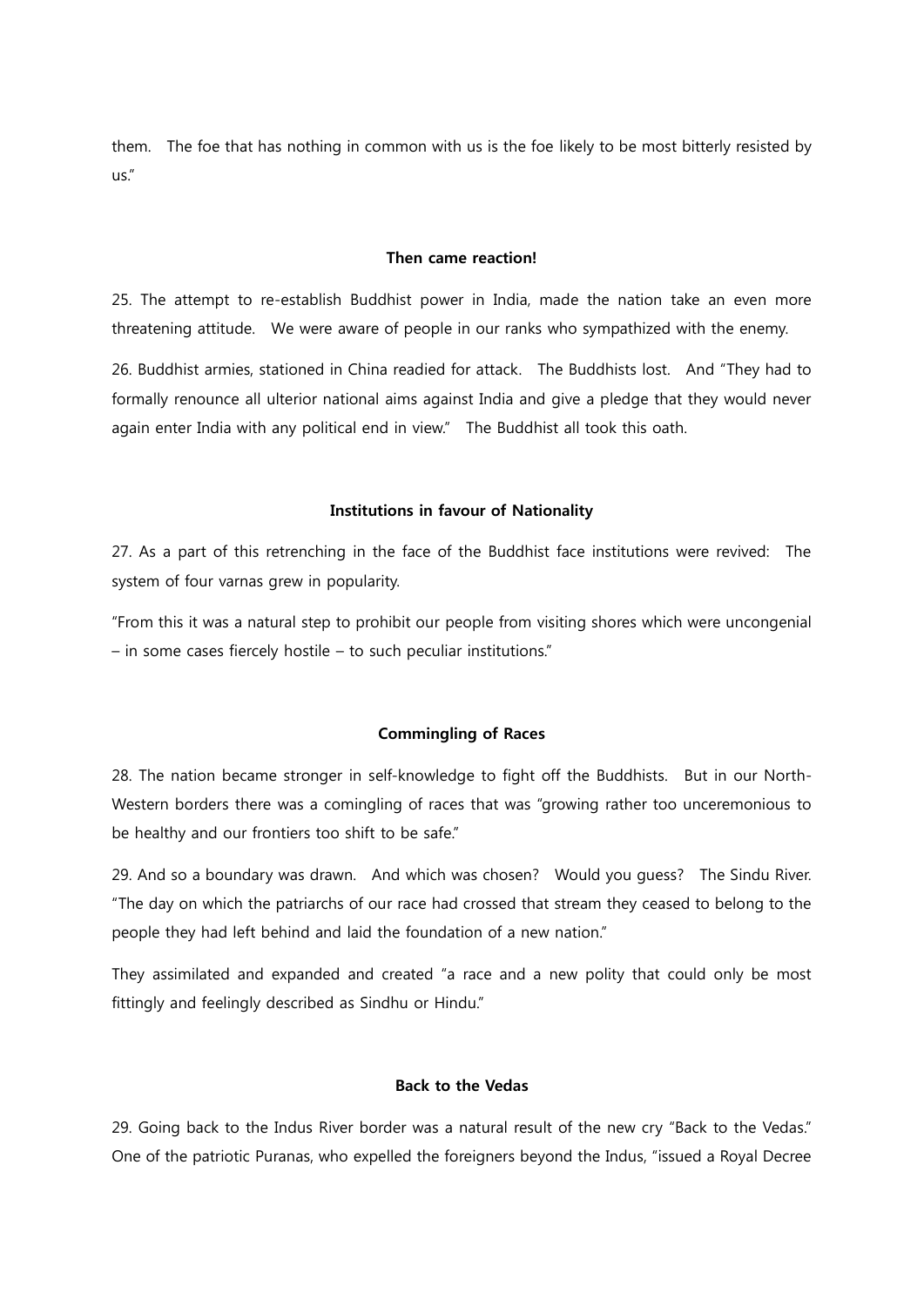to the effect that thenceforth the Indus should constitute the line of demarcation between India and non-Indian nations.

30. It was called "Sindusthan."

#### Sindhustan

31. Bharatvarsha is and must be a latter designation besides being personal in its appeal. It refers to a particular King. Emperor Bharat is gone, but Sindu goes on forever. "It is the vital spinal cord that connects the remotest past to the remotest future." This must be why the leaders must have restored the "ancient Vedic name of our land and nation Sindusthan – the best nation of Aryans."

32. Another advantage to the name is that "Sindhu in Sanskrit does not only mean the Indus but also the Sea-which girdles the souther peninsula." So it points to the whole expanse in one word.

## What is Arya?

32. But Sindu does not only refer to geography. It refers to the culture. Sindusthan was the "Best nation of the Aryas."

33. The term, it should be noticed, "is not based on any theological hair-splitting or fanaticism." The word Arya expressly refers to all who "have inherited a common culture, common blood, common country and common polity,' while Mlechcha also by the very fact of its being put in opposition to Sindhustan meant foreigners nationally and racially and not necessarily religiously."

#### Hindu & Hindusthan

33. The word "Attock" was also used. Its strong embrace indicates a Roayl edit sanctioned its association with Sindhusthan. [I'll admit being a bit lost here].

34. The use of "Attock" must have also been an attempt to point people back to the Vedas. But for the same aim, all men know what Hindu and Hindhusthan point to, but not Bharatwarsha.

35. In a footnote he discusses his lack of certainty on the origin of Attock. But, he says the "habit of doubting everything in the Puranas till it has been corroborated by some foreign evidence is absurd." Without total corroboration, being recorded in historical times and seeming quite plausible in presentation seems good corroboration. On 36 he says the account has blemishes and contradictions. Doesn't Plutarch? If there is an air of super-naturalness, what of Alexander the Great's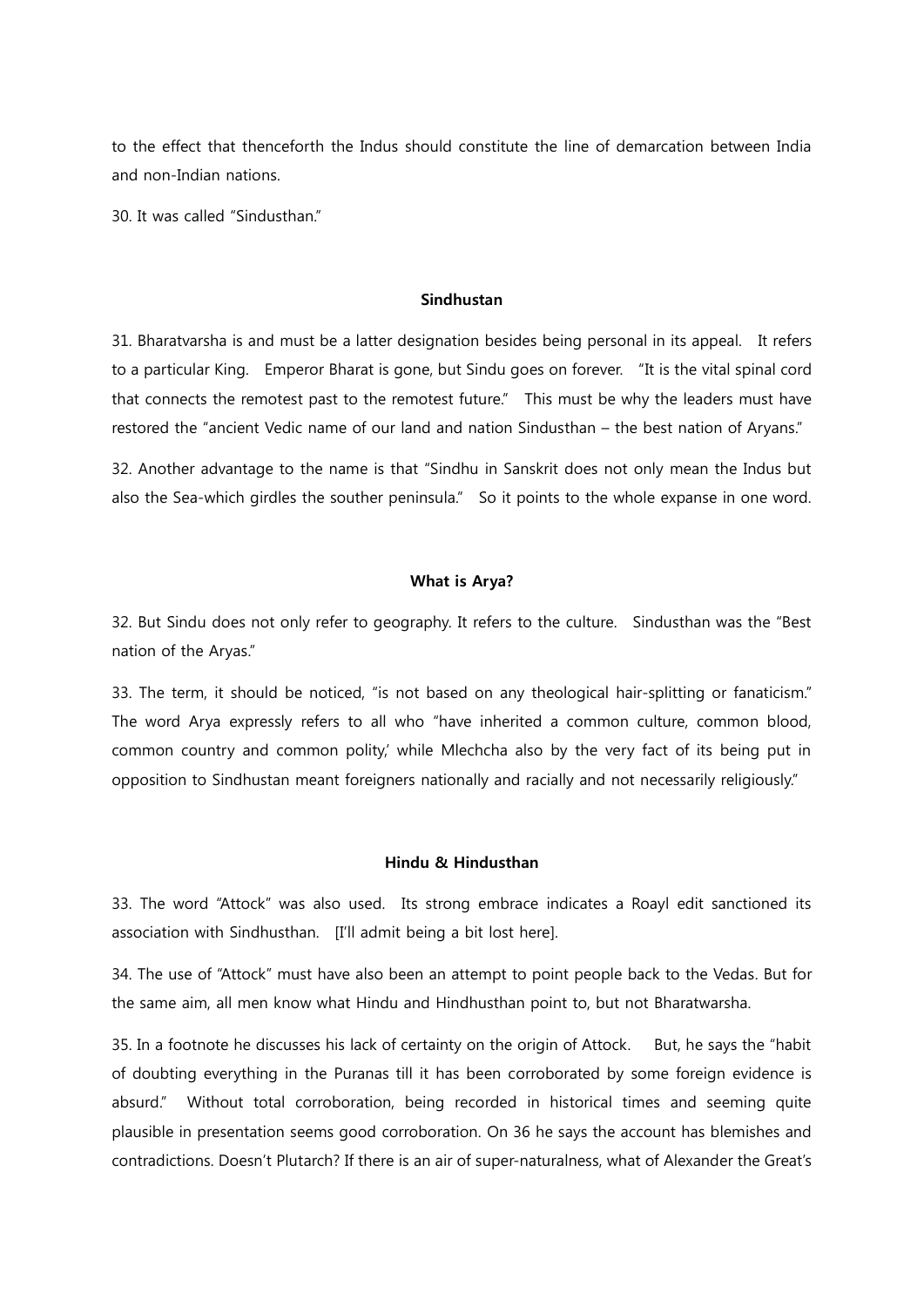descriptions?

## Reverence to Buddha

35. Before proceeding, he wishes to smooth feathers possibly ruffled by his analysis of the weakness of Buddhism.

36. No. He loves Buddhism.

37. Buddhism is a great attempt to wean man from the brute inherent in him. He reveres the teachers in this lineage. And, if the teachers in the lineage, what do you think he thinks of the great Buddha himself, eh?

38 But, "the banner of nationality will refuse to be replaced by that of Universality." Still India is so much the richer for having cradled and absorbed Buddhism into its spirit.

## Hindus: All one and a nation

38. So far we've looked at Sanskrit sources.

39. The word Sindhustan was rid of any association with a particular institution or party." By institution he means varnas (caste). But even caste is not Hindusthan as "an institution is meant for the society, not the society or its ideal for an institution."

If the system of varnas disappears, will Hindhustan become a land of foreigners? The Sikhs do not have caste, but they are not foriegners. "They are ours by blood, by race, by country, by God."

"We, Hindus, are all one and a nation, because chiefly of our common blood – 'Bharati Santati.'"

#### Hindusthani Language

40. The rise and fall of Buddhism were accompanied by a remarkable spread and growth of the vernacular and Sanskrit being shut up in a classical fortress.

"Prakrit" (Hindi) which better fit the living thoughts of the people.

"Sanskrit writers generally preferred the word Bharat in being more in consonance with the established canons of elegance."

But Hindusthan stuck in popular and living culture.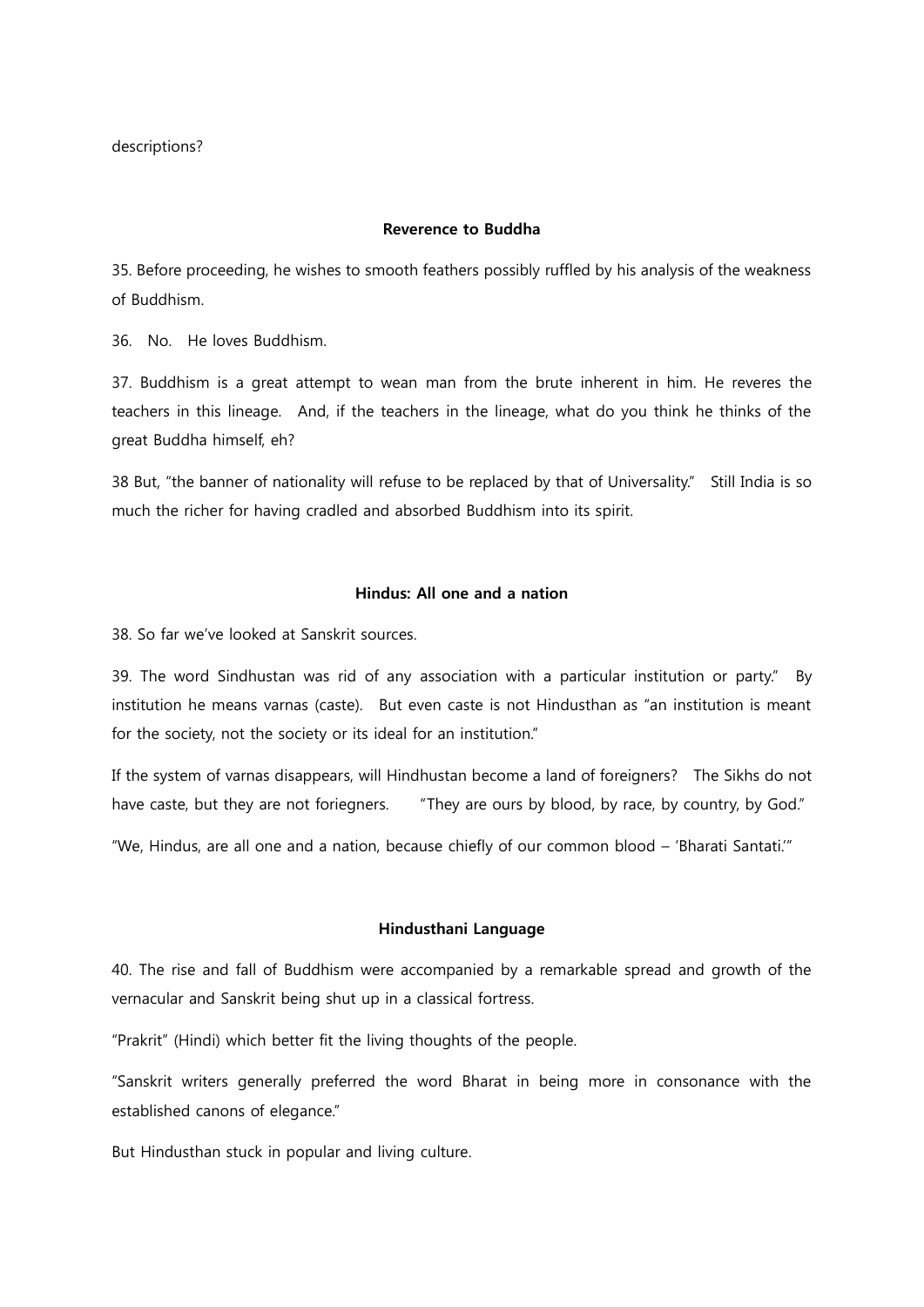41. While Sanskrit is the linguistic and cultural backbone, Prakrit (Hindi) – an elder daughter of Sanskrit – is the living spoken tongue.

Centuries prior to the British Hindi or Hindustani was the mother tongue for those crossing the nation.

42. After the Huns were expelled, nearly a thousand years of peace and prosperity took place. A connected family of princes ruled. And the adoption of Hindi was just an outward manifestation of this national well-being and bonding.

#### **Foreign invaders**

42. Success lulled the people into false security and living in the land of dreams. Sindusthan was rudely awakened on the day when Mohammad of Gazni crossed the Indus.

43 – "Egypt, Syria, Afghanistan . . nations and civilizations fell in heaps before the sword of Islam of Peace!! But here for the first time the sword succeeded in striking, but not killing."

Each time the sword struck it got duller and the wound sayed healed. The "Vitality of the victim proved stronger than the vitality of the victory." "It was not a race, a nation or a people India had to struggle with. It was nearly all of Asia, quickly to be followed by nearly all of Europe."

44. Decade after decade, century after century, the ghastly conflict continued and India singlehanded kept up the fight morally and militarily."

#### Hindutva at work

44. "IN this prolonged furious conflict our people became intensely conscious of ourselves as Hindus and were welded into a nation to an extent unknown in our history."

46. Hindutva, again, refers to all in this unity who suffered under the invaders. Those who fought did so as Hindutva. All the testimonials to those who cultivated and fought in the name of HIndutva would take volumes. He offers a few examples.

47 The very first composition in the northern vernacular literature refrs to Hindusthan. One poet uses the terms so frequently and freely, but we cannot doubt that they were popular as far back as the  $11<sup>th</sup>$  century when the Muslims had not secured any footing even in the Punjab.

48. – 49. We learn of a battle between the Muslims and Hindus. The losing Hindu leader gives patriotic prayers to Durga. And, all this in a poem, we hear a last touching tribute to the fallen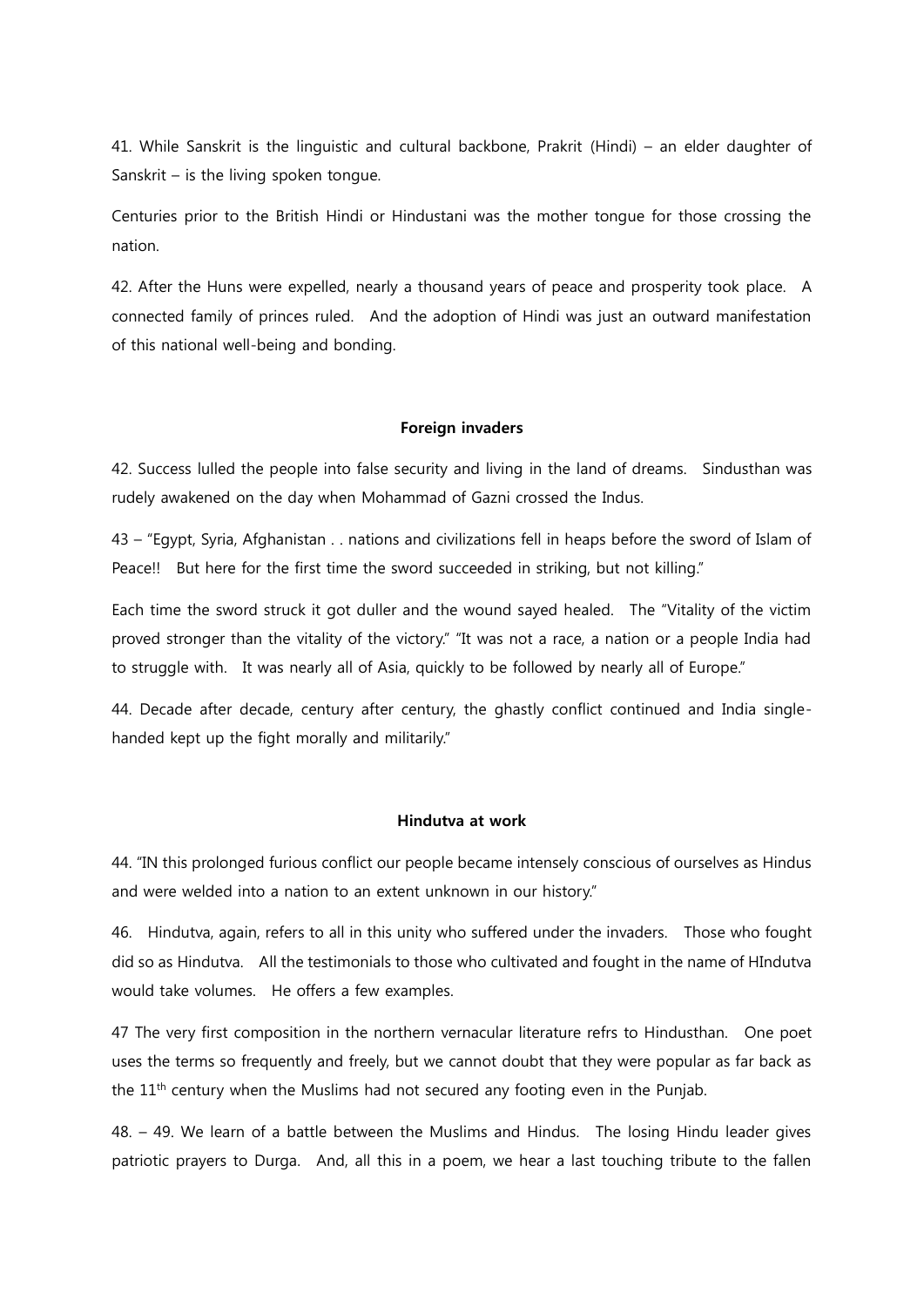Hindu Emperor. "Bharat" nearly never appears in this first in this earliest northern vernacular composition.

50 – 56 has defiant patriotic poetry. Much of it is defiant Shivaji in 1646, defending against the Muslims.

57 – When a Rajput prince fought him Shivaji said "It was disheartening in the extreme to find the Rajputs – the ancient shield of Hindutva – shedding their blood and the blood of their co-religionists and brother Hindus that the Mohammedans might win!."

59 - He continued, "I am ready to hand over to you all fortresses you might ask for. I myself will plant your flag on them. But let not those Muhammedans triumph. I am a Hindu; you are a Rajput and therefore a Hindu. The kingdom has originally been of the Hindus. I will humble my head a humble times before one who protects the Hindu Religion."

61 – A Swami also urged his adherent to not tarry, but attack. A woman, Mathurabai, wrote letters of patriotic fervor to him.

63 – "The Portuguese fanaticism at Goa was an Indian edition of the Inquisition in Europe. Once they prohibited the open observation of all Hindu religious rites and rituals." Hindu patriots overthrew this domination.

68 – Footnotes that go under many pages announce, but a 1793 letter states that Hindu history has been diminished by Muslim destruction of records. But, also Muslims make small victories into eternal triumphs and Hindus do the opposite. But, Hindu glory is evident in the preservation of the Vedas and Shastras, the protection of Cows and Brahmins.

#### Stupid notions must go

70 – The last Hindu empire fell in 1818 A.D. We will now get to the essentials of Hindutva. But, to do this we first had to destroy the idea that Hindusthan and Hindu came from the malice of the Mohammedans. Long before Muhammed was born "Sindu" existed. So his religion could not have made the term or idea.

72 – By the logic of those who give Muslims credit for naming us, we should be called "Kafars." But it is true that the word Hindu is not found in Sanskrit. But it is silly to expect to find a Prakrit (Hindi) word in a classical Sanskrit text. "Sindu" is in Sanskrit.

73 - In an ancient language of Iran, pre-Persian, Hindu meant black person. But it could not then apply to Hindus of India (though they lived side-by-side). The word predates this use.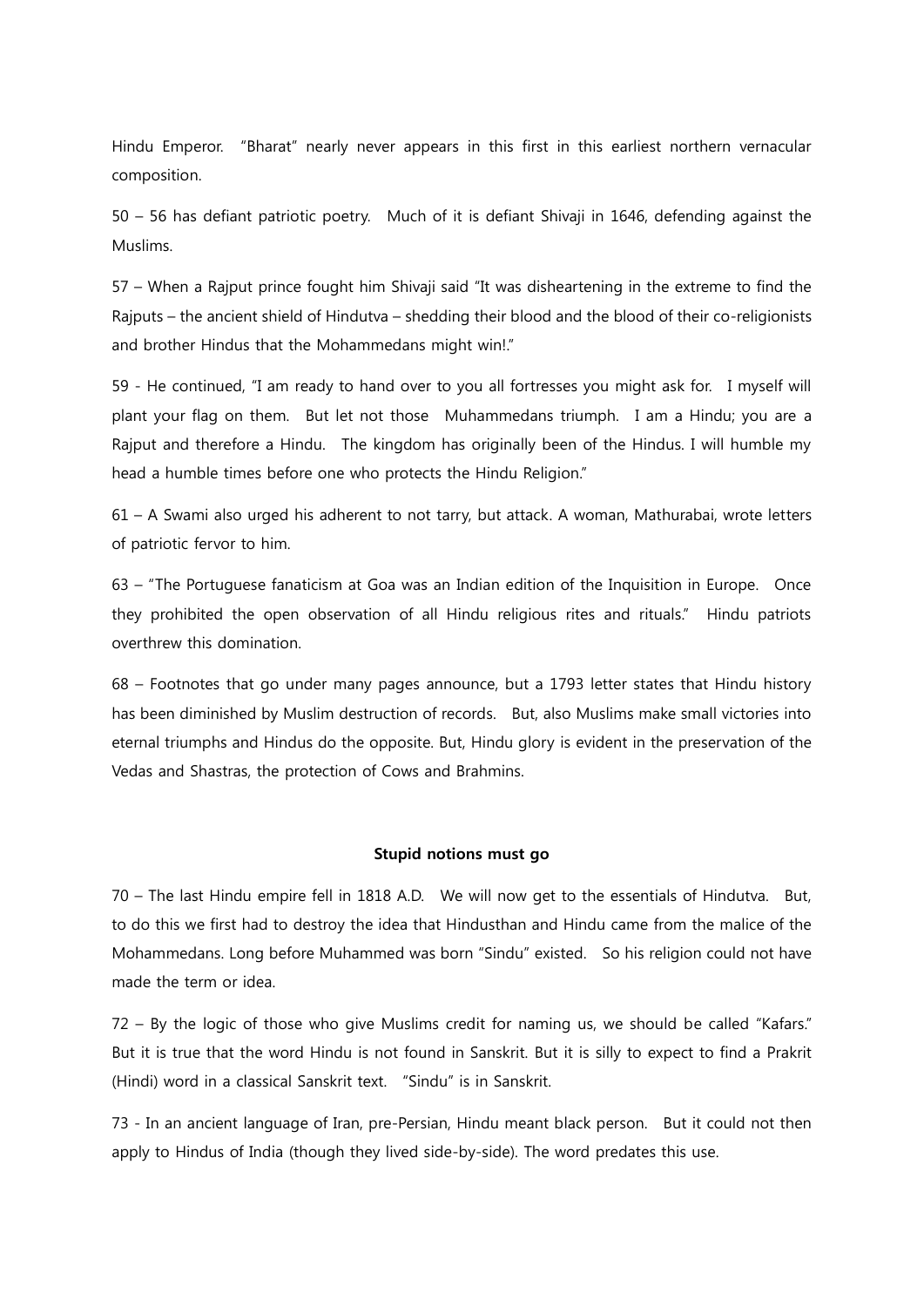74 – And were it an epithet, it is interesting to note parallels with England. To call someone "English" was an insult under Normandy conquerors. But, the English stuck to their name. "precisely because they did not disown their ancient blood or name, to-day we find that while the word Norman has become an historical fossil and Normandy has no place on the map of the world, the contemptuous English and their English language have come to own the largest empire the world has yet seen."

"In times of conflict nations do lose their balance of mind and if the Persians or others once understood by the word Hindu a thief or a black man alone then let them remember that the word Mohammedan too was not always mentioned to denote any very enviable type of mankind by the Hindus either"

75 – Nor should we forget that the ancient Jews used the term Hindu to denote strength or vigour.

80 – Another sickness that attacks the minds of those who'd ditch the word Hindu (due to the mistaken idea of its foreign and pejorative origin) is that it denotes a belief in dogma. Aditionally, the term Hindutva could alienate Jains and Buddhists.

81 – In fact, the word "Hinduism" is a new-fangled term. A man can be Hindu without believing in the Vedas. The Jain prove this. Hindutva covers "national and cultural aspects."

82 – Obviously Hindutva comes from the words Hindu and Hindusthan. Hindutva, to serve as a word, must appeal to the geographic source of India's cohesion. It does so via Hindusthan. This word is understood as Americans understand the word "India," without religious connotation.

82 – 83 But what of the Hindu derivation of the word "Hindutva"? Well it goes back to the word Sindhu meaning a citizen of Hindusthan. Thus it has no more religious connotation than the word "Hindi."

#### Essential implications of Hindutva

83 – But, while it is religion free, the word "Hindutva" does not include a Mohammedan. It may some day come to only to indicate a person who resides on the Hindu soil. But, that will require all mankind to drop isms and be purely human. "But as even the first streaks of this consummation, so devoutly to be wished for, are scarecely discernable on the horizon, it would be folly for us to ignore stern realities. As long as every other 'ism' has not disowned its special dogmas, which ever tend into dangerous war cries, so long no cultural or national unit can afford to loosen the bonds, especially those of a common name and a common banner.

84 – An American may become a citizen of India. But, "as long as in addition to our country,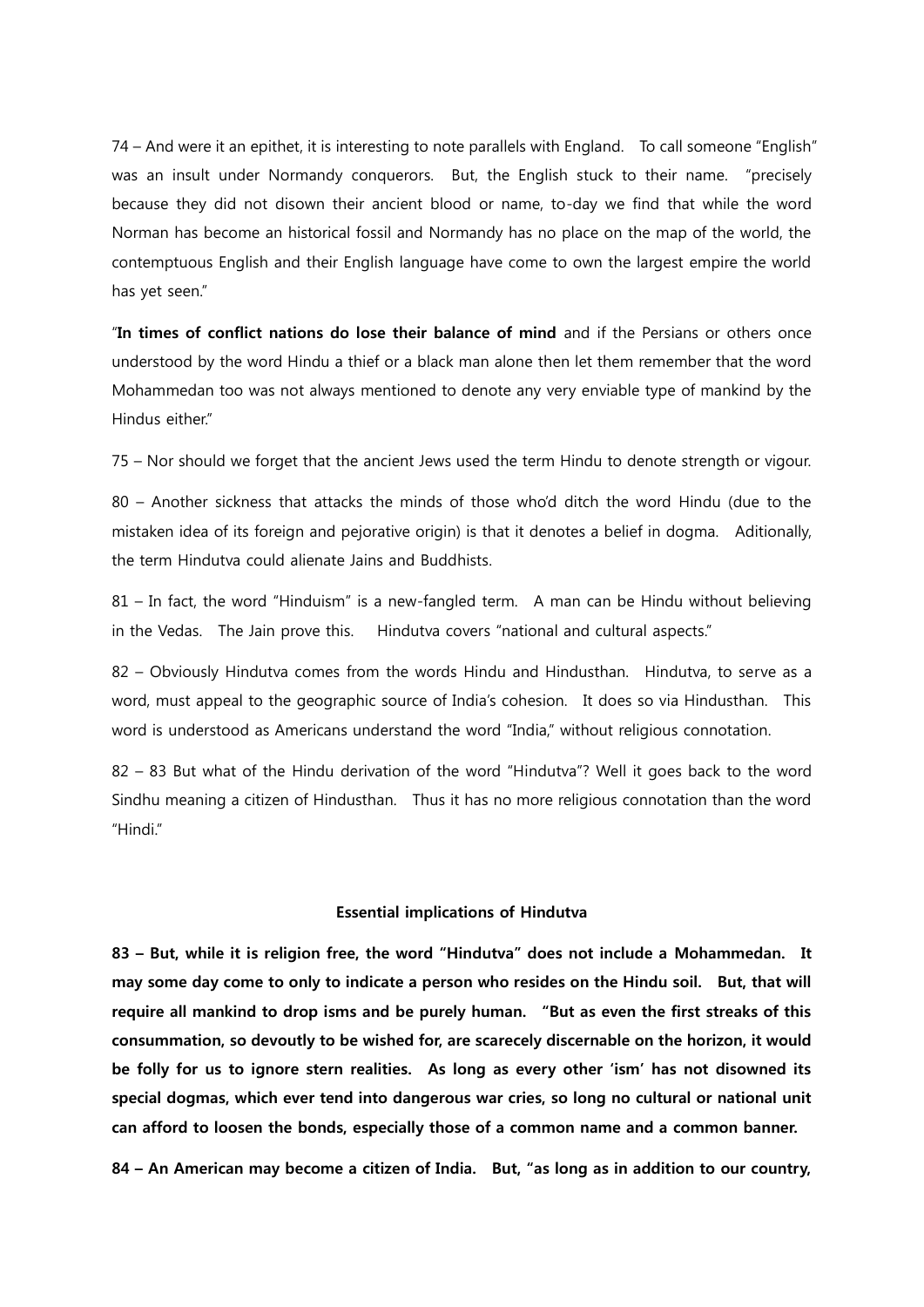he has not adopted our culture and our history, inherited our blood and come to look upon our land not only as the land of his love but even of his worship, he cannot get himself incorporated into the Hindu fold."

## Bond of common blood

The reason Hindu cannot be synonymous with Bharatiya or Hindi and mean Indian only, is that Hindu is not a Nation or race-jati.

The word "Jati" derived from the root Jan means "brotherhood, a race determined by a common origin, possessing a common blood." All hindus have the Vedic fathers, the Sindhus' blood in them.

85 – But people really ask, is there such a thing as a Hindu race? Well is there an English one? Is there French blood? If these folks, with their intermarriage do, Hindus do too. If we restrict between castes with saying this caste and that equals that, so much more outside of castes. And this too goes back to the Vedas.

87 – And there has been foreign and Buddhist intermarriage. And some of these have become national heroes in our epics. Sikhs also intermarry.

89 – No word can give full expression to this racial unity of our people as the epithet, Hindu, does. Some were Aryans, Some Gauds, some Jains, some pantheists, but we are a JATI, a race bound together by the dearest ties of blood.

90 – "After all there is throughout this world so far as man is concerned but a single race – the human race kept alive by one common blood, the human blood. All other talk is at best provisional, a makeshift and only relatively true. Nature is constantly trying to overthrow the artificial barriers you raise between race and race. To try to prevent the commingling of blood is to build on sand. Sexual attraction has proved more powerful than all the commands of the prophets put together."

"Speaking relatively alone, no people in the world can more justly claim to get recognized as a racial unit than the Hindus and perhaps the Jews. A Hindu marrying a Hindu may lose his caste but not his Hindutva." You can adopt a different philosophy but not lose his Hindutva – his Hinduness." Your love of the land.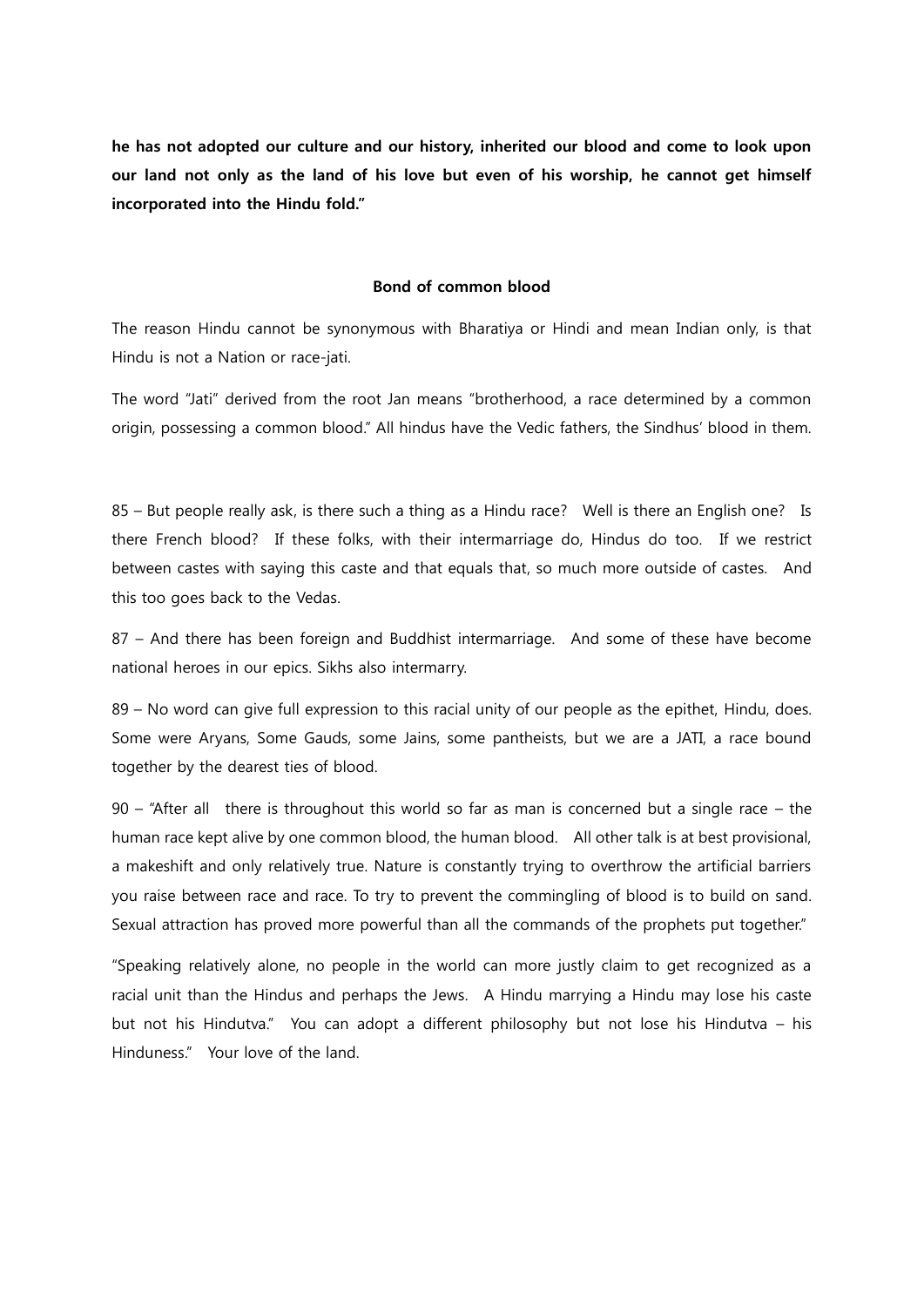## Common culture

91 – "The majority of the Indian Mohammedans may, if free from the prejudices born of ignorance, come to love our land as their fatherland, as the patriotic and noble – minded amongst them have always been doing The story of their conversions, forcible in millions of cases is too recent to make them forget . . . that they inherit Hindu blood in their veins."

But can we see them as Hindus? No. Because we not only have ties of blood and fatherland,

92 – "but also by the tie of the commo, n homage we pay to our great civilization – our Hindu culture." Our Sanskriti (civilization).

## What is civilization?

92 – "Civilization is the expression of the mind of man. Civilization is the account of what man has made of matter."

"The story of the civilization of a nation is the story of its thoughts, its actions and its achievements. Literature and art tell us of its thoughts; history and social institutions its actions and achievements."

# 93 – Civilizations may borrow much, "yet their civilization is too characteristic to be mistaken for any other cultural unit."

94 – He lists cultural items all Hindus and only Hindus understand. We understood our Hindu heroes as people who fought and died for us.

95 – What of wars between Hindus? What of the War of the Roses. Sanskrit unites us as our best that enriches all the family of our sister languages, Hindi, Bengali, and more."

96 – Ask a Sikh if a work of the Vedas or that of Shakespeare is his. He will answer the Vedic work.

97 – The same of art and architecture which his ancestors funded and worked on. Buddhist works too.

## Common laws and rites

97 – Despite western growth, Hindu jurisprudence unites us too. All collected the Hindi law could never fit in the English or Mohammedan or Japanese law books.

98 – We have feasts and festivals in common.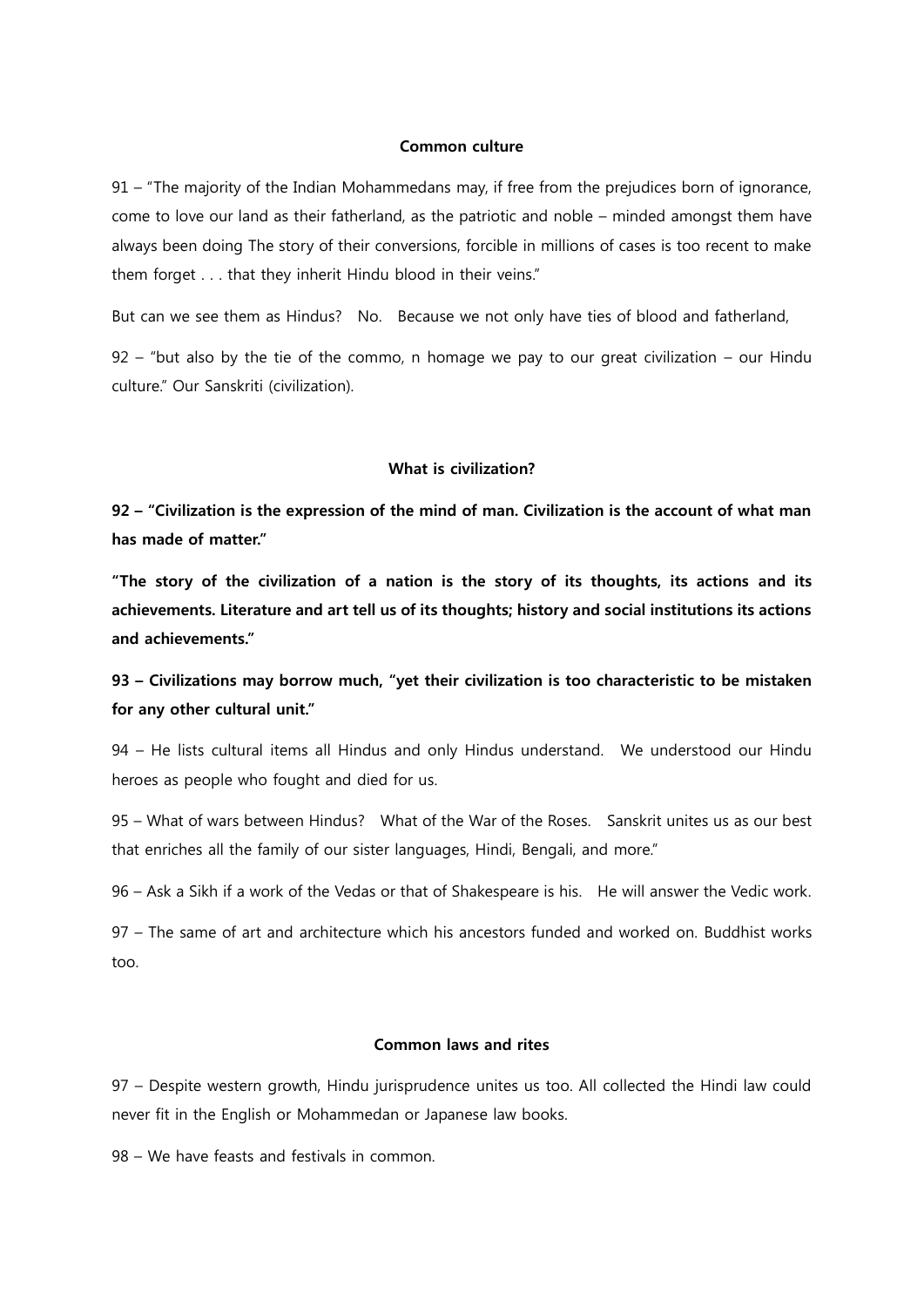99 – So far all that has been mentioned as uniting has been done without religion. No 'ism's mentioned. But religious festivals are a shared inheritance.

100 – A Hindu inherits Sanskrit, Hindu civilization, history, heroes, literature, art, law, common fairs and festivals, rites, rituals, ceremonies and sacraments. Not that each does all, mind you. But he has more of it in common with his Hindu brothers than with an Arab or Englishman.

Any Christian or Muslim, though they have just recently converted and still have lots of Hindu content in their spiritual lives, "since their adoption of the new cult they had ceased to own Hindu civilization (Sansrkiti) as a whole. They belong, or feel that they belong, to a cultural unit altogether different form the Hindu one. Their heroes and their hero-worship, their fairs and their festivals, their ideals and their outlook on life, have now ceased to be common with ours."

101 – Even if one is an age old Hindu who just turned Muslim, "he is subject to Hindu law – the law of his forefathers. He is part of the nation, race, and civilization. He may differ in terms of a few festivals.

102 – This convert would be Hindu except for one detail, Sanskriti or culture. But this element is so important, it deserves greater attention. This treatment will bring us face to face with the religious aspect of Hindutva.

## WHO IS A HINDU?

102 – 103 "Any definition of Hinduism that leaves out any important section of our people and forces them either to play false to their convictions or go outside the pale of Hindutva stands selfcondemned."

103 – "Hinduism means the system of religious beliefs found common amongst the Hindu people."

This circular logic is not enough. And the idea that there is no such thing as a Hindu, is also unsatisfactory.

104 – Hinduism means the "ism' of the Hindu. The word Hindu comes from Sindu, the Indus. Thus it means the religions that are peculiar and native to this land and these people. You might say these sects contradict eachother. But they are all still of the Indus and as such "Hinduism."

105 – All of the sects of religion belonging to the Sindu traditions are called Vaidik Dharma. We cannot say sects and heterodox are not allowed, without alienating too many.

107 – Hinduism is not just the religion of the majority. It is the religion of all the Hindus or it should be dropped. Vaidik Dharma is the majority, but Sikha Dharma, Arya Dharma, Jain Dharma and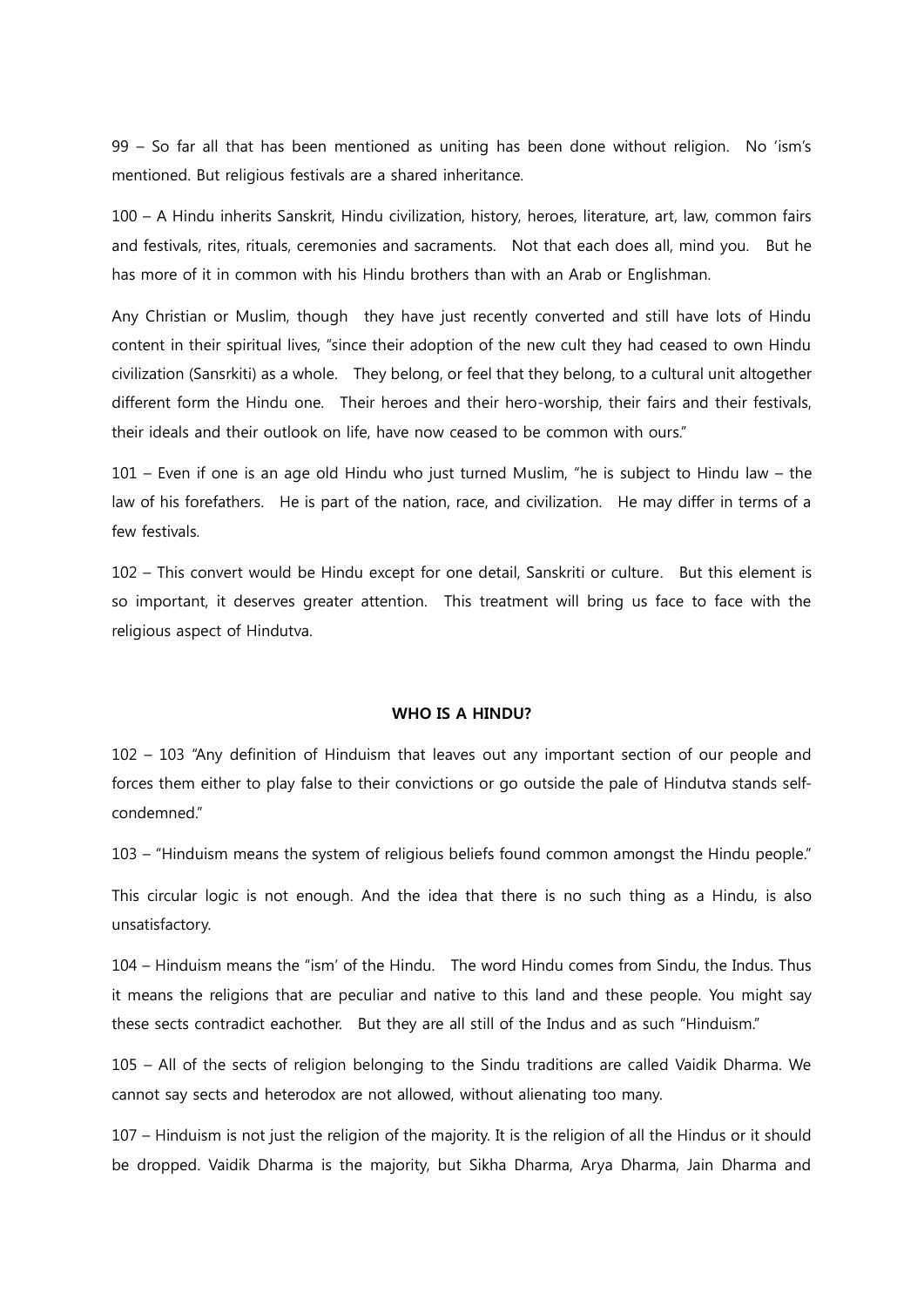Buddha Dharma are legit too. But if you use the term Hindu, it seems to denote only the majority Dharma.

107 – The Vedas came first to the Indian continent (and the world). There was never such a thing as Vedic religion, but it could not even be identified with Sindhu Dharma for that term had not been coined. But the Vedas, for atheists and monists alike, is the science of religion applied. It is Hindu Dharma (Vaidik and Non-Vaidik). In this remember that Dharma is not merely religious.

110 – And these devotions flow out of the land, the Ganges. The first qualification for Hindutva is that you love this land of the Sindus. The second most important qualification for Hindutva is to be born of Hindu parents, with blood of the Sindu in you. This includes, he states, many cultural landmarks.

112 – He then vacillates back to the many places on the land where Krishna walked, Ram went to war, etc. attaching he history and the land. "Every stone has a story of martyrdom to tell!"

113 – This is why converts to Christianity and Islam are not to be recognized as countrymen, though they have much culturally in common.

"Hindusthan to them is Fatherland as to any other Hindu, yet it is not to them a Holyland too. Their holyland is far off in Arabia or Palestine." Consequently their names and their outlook smack of a foreign origin. Their love is divided." "They must set their Holyland above their Fatherland in their love and allegiance. That is but natural. We are not condemning nor are we lamenting. We are simply telling facts as they stand."

115 – Thus reconversion to the Hindu fold is allowed. But those who speak of a distant Holyland cannot be part of Hindutva.

116 - Nation (rashtra), Jati (race), civilization (Sanskriti) and Holyland are the essentials.

## Hindus in Sindh

117 – We have a working definition, does it stand a detailed examination? Is it too wide or too narrow? It is a definition of people who have kept their name in 5,000 years.

118 – What effect does diaspora have on this river bound definition? None. If his ancestors came from India as Hindus he cannot help but recognize it as his homeland, the land of his prophets. Hindtva does not clip the wings of the Himalayan eagle.

120 - As with the English, with their Anglo, Celt, Norman blood, are now one; the castes, Aryans, Dravidians are all now of a Hindu "race." This is more the land of such an admixture than that of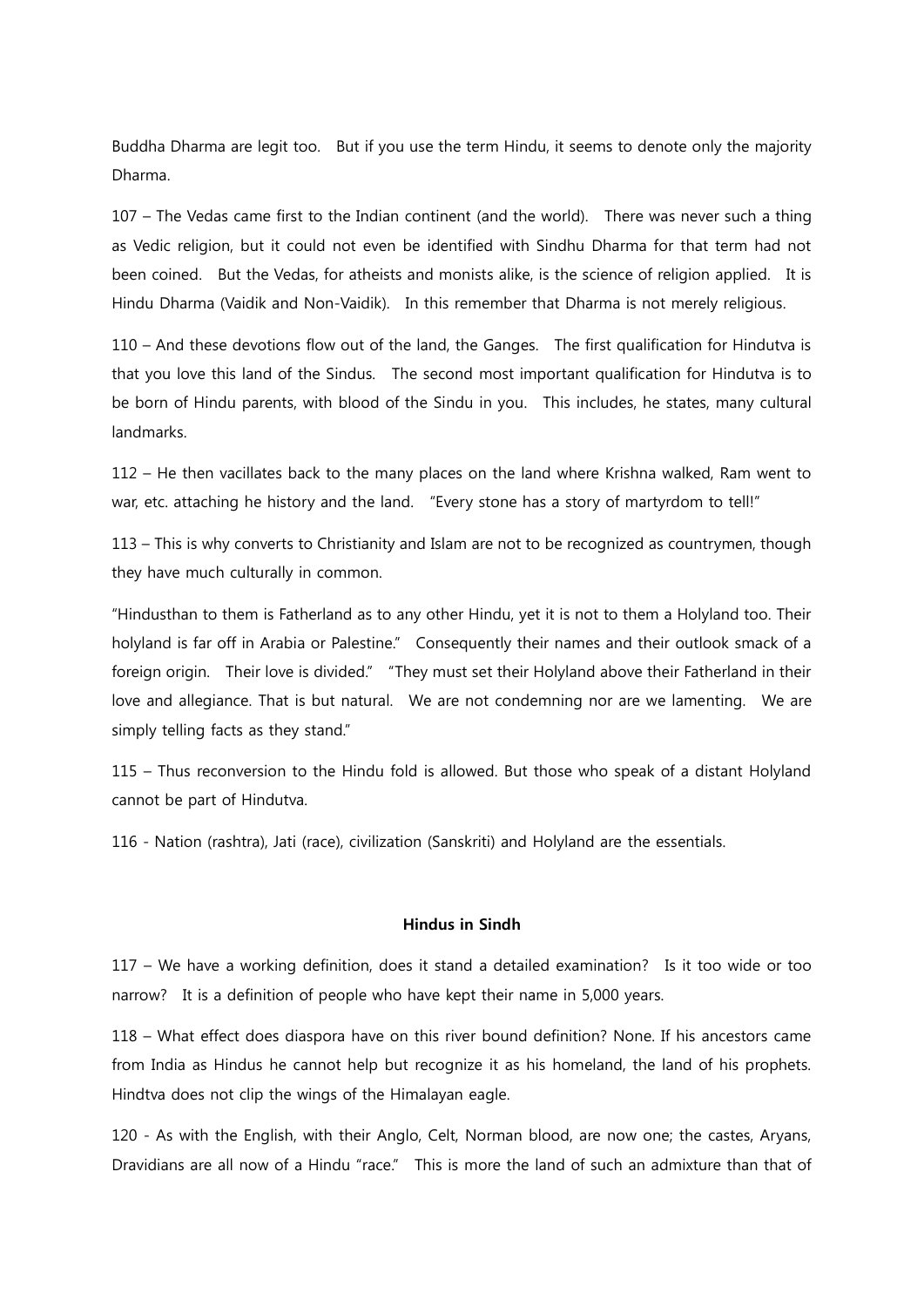the "Aryan."

122 – Here he shows that Sikhs are very much of India. They "extolled the glories of the River on whose banks the first seeds of our culture and civilization are sewn."

123- Sikhs adore Sanskrit as the language of their ancestors and the sacred language of the land.

124-As their Gurus themselves had been the children of Hindus they would fail to understand if not resent any attempt to class them as Non-Hindus.

125 – Sikhs may even reject the Vedas, but they are still Hindus in the sense of our definition of HIndutva.

Some Sikhs have not wanted to be classed as Hindus, but this is a political argument. They wish to get special privileges like the Muslims.

126 – But they could have asked for special laws being non-Brahmanical without rejecting Hindutva. Such communalism, like that between castes, is okay; people can keep their special identity. But, it should not mess with their sense of HIndutva. Sikhs should be classed as Sikhs religiously, but as Hindus racially and culturally.

127 – Will these brave people disown their seed, forswear their fathers and sell their birthright for a mess of pottage? God forbid! Let our minorities remember that strength lies in union.

If a foreigner raises a sword against you, we Hindus will defend you.

128 - These religions did not fall from the sky! They are products of India.

129 – A flower cannot deny its roots. As both Sikhs and Hindus are true to their gurus, they are to Sindhu.

129 – The exception that proves a rule. The biggest test case is that of Sister Nivedita. Despite her lack of Hindu blood, she adopted Sindu as her holyland. This makes her entitled. But, as used by the masses, the real test, we can say that any convert of non-Hindu parentage to Hindutva can be a Hindu bonafied. Her adoption of Hindutva, like that of Annie Besant, is an exception, we must know it is such. We need to be somewhat elastic and not overly rigid.

## Unique Natural Blessings to Hindusthan

131 – So far we have not allowed any considerations of utility to prejudice our inquiry. But now at the end, we found Hindutva to contribute towards the strength, cohesion, and progress of our people. But is it a ground strong enough to build a future that will repel attacks?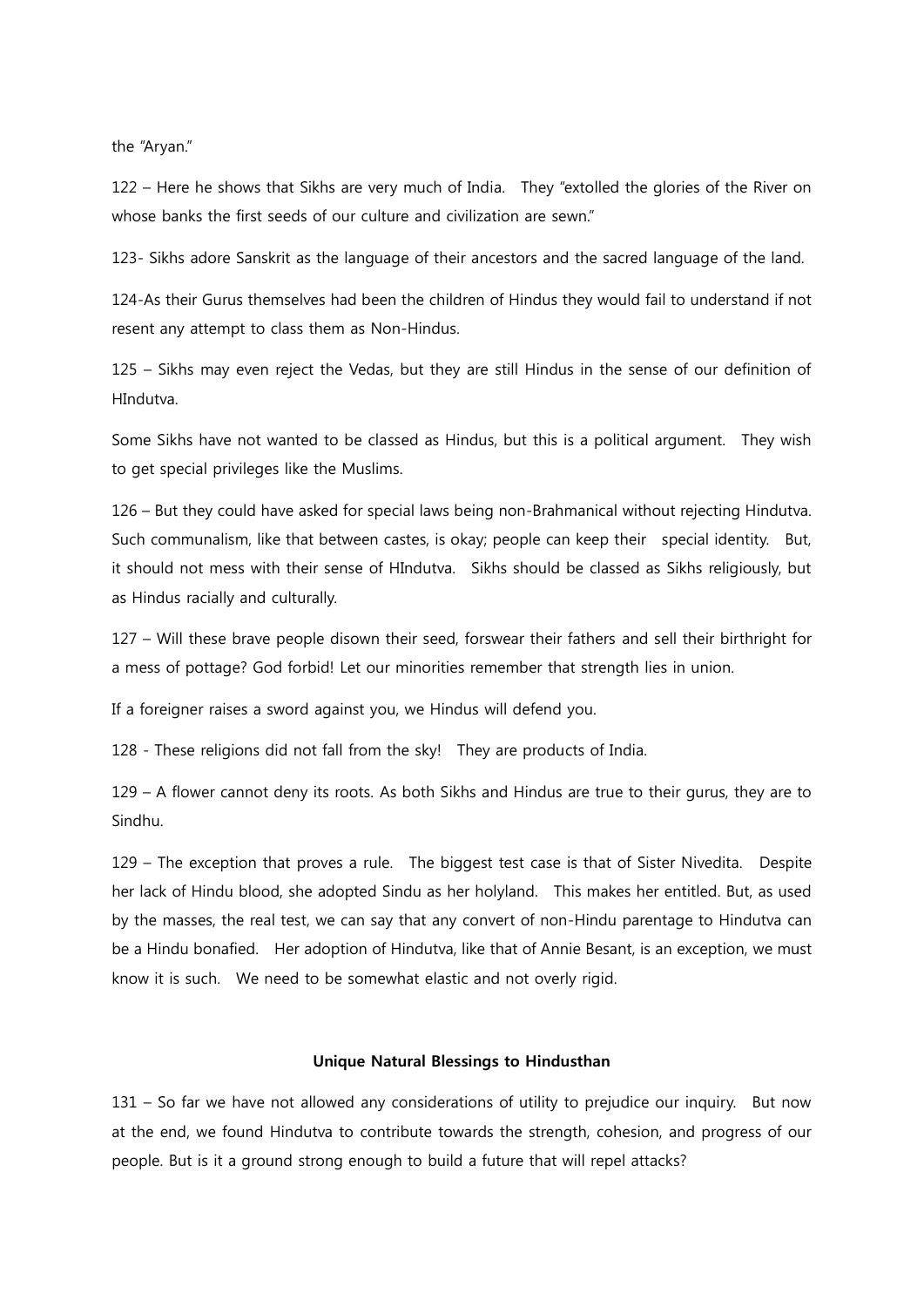132 – Some ancient people build huge walls as to convert a whole country into a fortified castle. Today their walls are dust. The Himalayas are Sindhustan's ramparts, the oceans their moat.

133 – "She is the richly endowed, daughter of God – this our Motherland." And on and on he writes beautiful poetry about Sindhustan's natural endowments.

134 – And the  $2<sup>nd</sup>$  essential of Hindustan (beyond a land) "puts the estimate of our latent powers of national cohesion and greatness yet higher. No country in the world with the exception of China again, is peopled by a race so homogeneous, yet so anient." Muslims and Christians are religious but not a race or national. The Hindus are!

"And culture? The English and Americans feel they are kith and kin because they posses a Shakespeare in common." The Hindus a Ramayana and Mahabarat and the Vedas. Americans have history in centuries. Hindus in Kalpas. "If a people that had no past has no future, then a people that had produced an unending galaxy of heroes . . . [who] fought with and vanguished the forces whose might struck Greece and Rome . . . "They "have in their history a guarantee of their future greatness more assuring than any other people on earth yet possess." Beyond culture, the tie of common holyland has often seemed stronger than the bonds of Motherland. Muslims would sacrifice all India if that be to the glory of Islam or could save the city of their prophet.

136 - Look at the Jews though centuries abroad, they are still super attached to Israel, the land of their Prophets. If a Jewish state ever happens in Palestine, they would naturally set the interests of their Holyland above those of their Motherland in America and Europe. If war happened btween their motherland and Holyland, they'd sympathize with the latter.

The crusades again attest to the wonderful influence that a common holyland exercises over a people widely separated in race, nationality, and language.

The ideal conditions in which a nation can attain perfect solidarity and cohesion would, other things being equal, be found in the case of those people who inhabit the land they adore, the land of whose forefathers is also the land of their Gods, the scenes of their history and mythology. Only Arabia and Palestine (if it becomes Jewish) have this advantage.

137 – But Arabia is poorer in natural, cultural, and historical essentials of a great peope. And the potential Zionist state too. China alone of the present comity of nations is almost as richly gifted with the geographical, racial, cultural essentials as the Hindus are.

137 – Thus the actual essentials of Hindutva are the ideal essentials of nationality. [He keeps forgetting the presence of the Muslim population].

138 – Great combinations are the order of the day; t, etc. he League of Nations, Pan-Islamism,